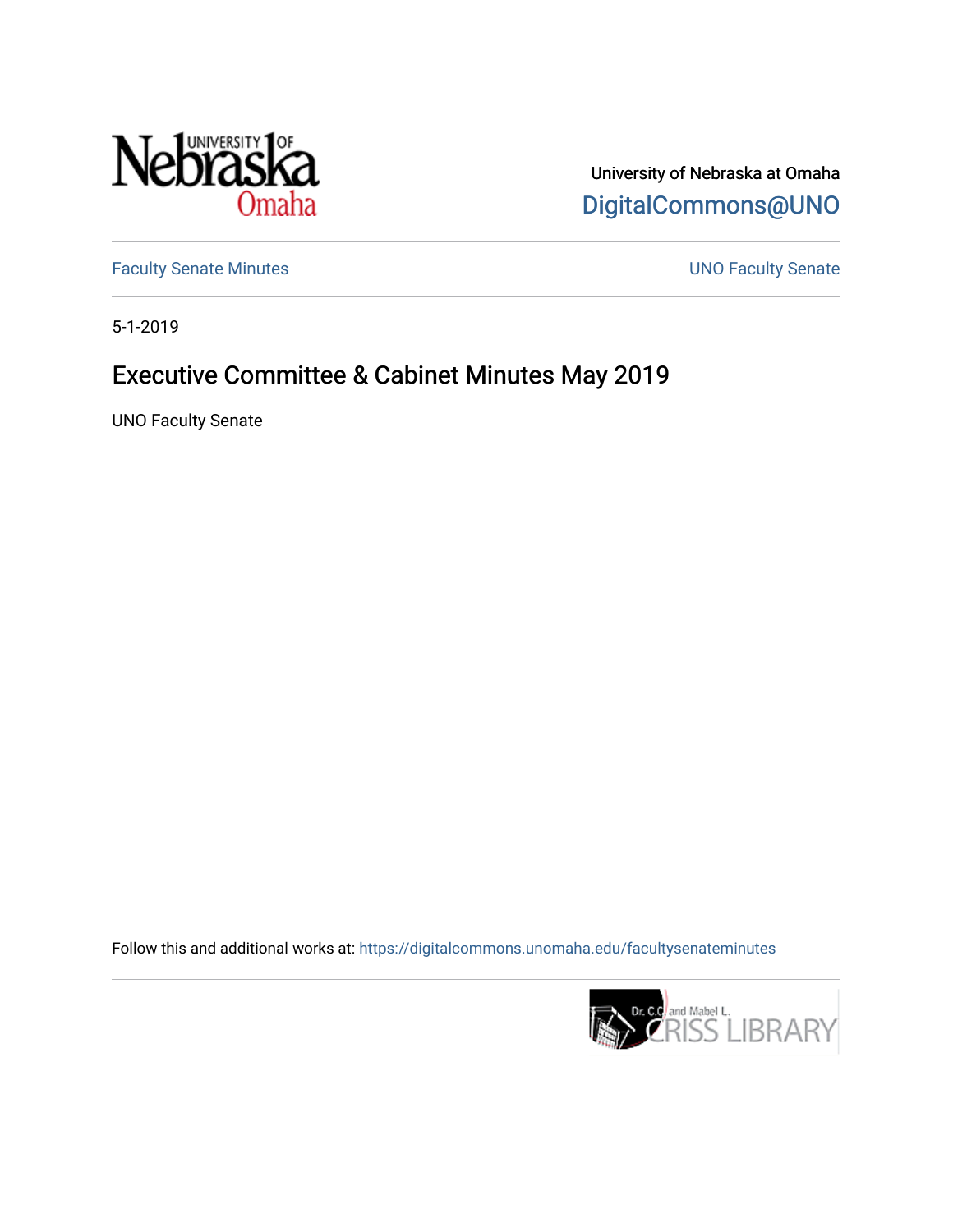

# **2018-2019 Faculty Senate Executive Committee & Cabinet** *Minutes*

\_\_\_\_\_\_\_\_\_\_\_\_\_\_\_\_\_\_\_\_\_\_\_\_\_\_\_\_\_\_\_\_\_\_\_\_\_\_\_\_\_\_\_\_\_\_\_\_\_\_\_\_\_\_\_\_\_\_\_\_\_\_\_\_\_\_\_\_\_\_\_\_\_\_\_\_\_\_ \_\_\_\_\_\_\_\_\_\_\_\_\_\_\_\_\_\_\_\_*Wednesday, May 1, 2019, 2 p.m., ASH 196*\_\_\_\_\_\_\_\_\_\_\_\_\_\_\_\_\_\_\_\_\_

\_\_\_\_\_\_\_\_\_\_\_\_\_\_\_\_\_\_\_\_\_\_\_\_\_\_\_\_\_\_\_\_\_\_\_\_\_\_\_\_\_\_\_\_\_\_\_\_\_\_\_\_\_\_\_\_\_\_\_\_\_\_\_\_\_\_\_\_\_\_\_\_\_\_\_\_\_

**Present:** Barone, Bereitschaft, Boron, Hale, Johnson, Kelly, Nash, Schoenbeck

**Excused:** Kealey, Stacy

- **I. The meeting was called to order** at 2:02 p.m. by Senator Barone.
- **II. The Minutes** of April 3, 2019, were approved as submitted.

#### **III. Officers' Reports**

#### **A. President's Report:** Senator Kelly wrote

Faculty colleagues,

I wish all of you the very best this week as we bring this academic year to a close. It is a busy time for faculty, staff, and especially students, but this week culminates in Commencement, which is always a great day as well as a reminder of what a special community UNO is. Thank you for all that you do.

After a long and thorough search process, Chancellor Jeffrey Gold announced last week that Dr. Sacha Kopp will be UNO's next Senior Vice Chancellor for Academic Affairs, succeeding Dr. B.J. Reed. Dr. Kopp served as Dean of the College of Arts and Sciences at the State University of New York at Stony Brook. He brings the experience of helping a public university grow in stature and of building connections across a large state university system. In my meetings with him, I have found Dr. Kopp to be a thoughtful and engaged listener who understands that UNO is a university on the move, with its own distinct culture. We welcome Dr. Kopp and his family to Omaha and look forward to working with him.

I have news to report from the Faculty Senate as well. Over the past several months, the Faculty Senate Bylaws Revision Committee has worked to bring up to date the written policies and procedures of the Senate. Of particular importance are bylaws concerning the election of new senators from each college; the process for replacing senators due to illness, sabbaticals, and other reasons; and rules pertaining to the meetings, agenda, and reports of the Senate and its standing committees. The Faculty Senate will vote on the updated bylaws at our last meeting of the year, Wednesday May  $8<sup>th</sup>$  at 2PM in CEC 230/231; as with all meetings of the Faculty Senate, visitors are invited to attend.

Also at our May 8th meeting, Dr. Candice Batton, Assistant Vice Chancellor for Academic Affairs, will discuss AEFIS and the plans for a pilot at UNO in 2019-20. AEFIS is a comprehensive software platform that supports activities related to program review, program and institutional accreditation, course and program assessment, course evaluations, faculty activity reporting (e.g., annual review), curriculum mapping, and student competency transcript. Dr. Batton will provide an overview of AEFIS, a comparison to what we currently have in place at UNO, and a history and timeline for moving forward with the pilot. A decision about adopting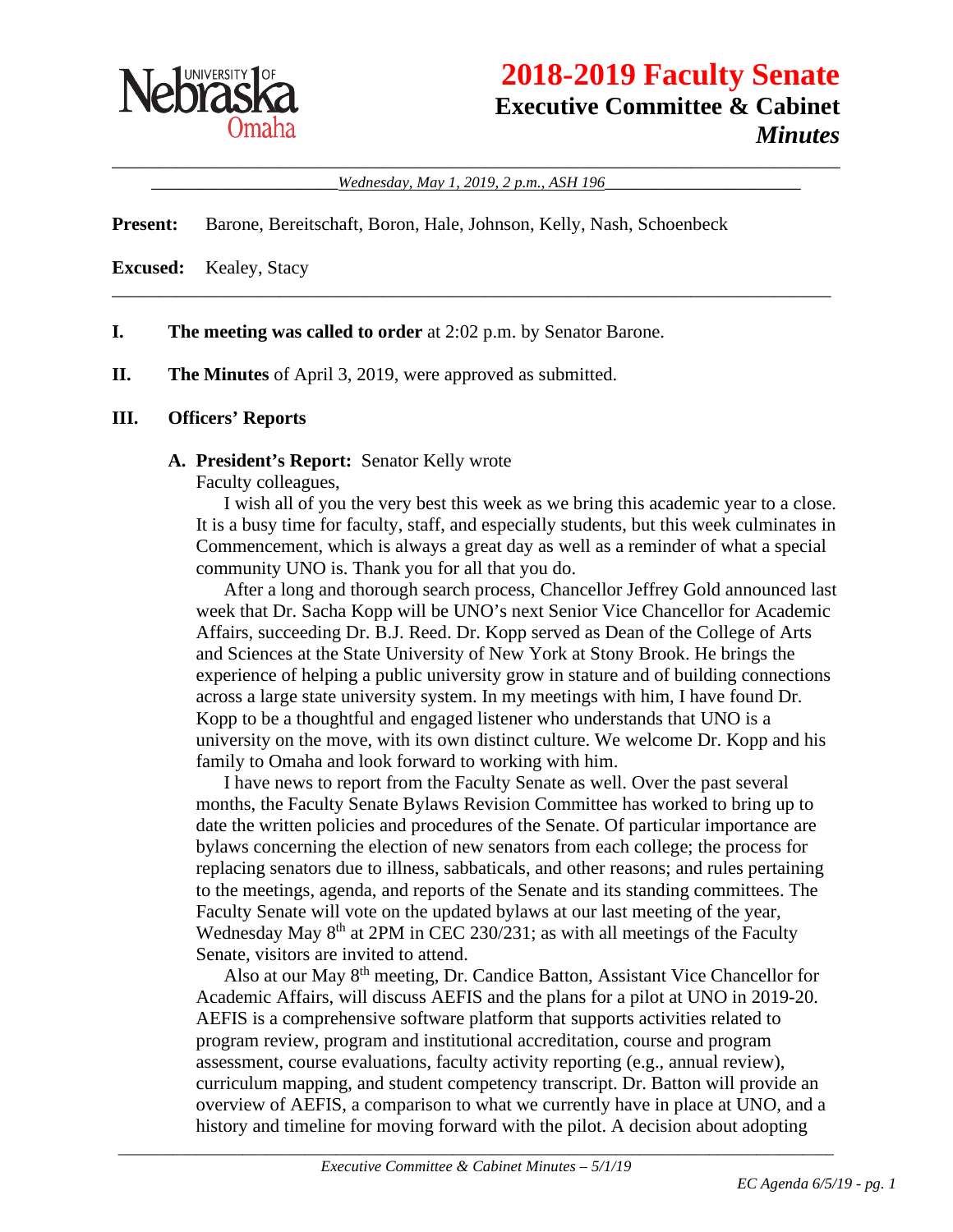AEFIS will not be made until after the pilot.

The Faculty Senate has given its support to UNO moving ahead with its plans to begin offering courses through a platform managed by the College Consortium on a pilot basis. In meetings with the Faculty Senate's Academic and Curricular Affairs Committee and Educational Resources and Services Committee, Dr. Jaci Lindburg (Director of Digital Learning) described College Consortium as a mediator that will allow UNO to offer courses to students at member universities. This would offer UNO the potential to enroll additional students in online courses with excess capacity. There is currently no plan to allow UNO students to take courses through the platform as a substitute for UNO requirements.

We are working with Doug Ewald, Vice Chancellor for Business, Finance, and Business Development, to improve UNO's mail service. We are exploring the possibility of a separate process for scanning mail that does not need to be routed through UNMC. In the meantime, to avoid delays in mail delivery, plan to drop off mail at the UNO window 11AM-3PM, Monday-Friday. There are now  $\frac{3}{4}$  inch mail slots in place for secure outgoing mail. Also, UNO has implemented check-lists (e.g., a return mail address) for certified mail and foreign packages; UNO mail services will not accept these items until all the items on these check-lists are complete. Finally, bulk mailing rates are still available through USPS, but not at UNO.

I continue to receive messages from faculty who have had negative experiences with UMR. This is particularly true for families trying to see their preferred mental health providers, because many in the Omaha area do not take UMR. This issue is personal for me, as I have faced mental health issues myself. I am stepping down as President at the end of the academic year (more to follow!), but I will remain active in the Senate as Past President for another year. I will continue to work with UNO Human Relations and NU Central Administration to address these and other problems with UMR. Please feel free to contact me with your questions and concerns; we need to make sure you are being heard.

Yes, this is the last time that I will be addressing you as Faculty Senate President! It has been an informative and rewarding experience, but most importantly, it has been an honor representing you. I am leaving my post in the most capable hands of our President-Elect Matt Hale, who will serve you well.

My very best wishes and thanks to all of you. It has been a great year!

#### **B. Secretary/Treasurer Report:**

**1. EC&A:** Senator Boron reported the meeting held on Wednesday, April 17, 2019, at 2 PM in EAB 200**.**

In attendance: Batton, Barone, Boron, Ewald, Gold, Hale, Johnson, Kelly, Reed, Shipp, Smith-Howell, Toman

Points of discussion:

- 1) Mail services:
	- a. There is a new secure mail system that has been rolled out with a ¾ inch mail slot either next to or part of the original bins to secure outgoing mail.
	- b. Remaining concerns are that the UNO Mail is still slower, especially when just moving within the UNO campus; it was recommended that we increase awareness about when mail will be picked up and to learn more information about route timing so that we can better plan.
	- c. We also need to communicate that for certified mail, in order to get a certified scan, an email address must be provided.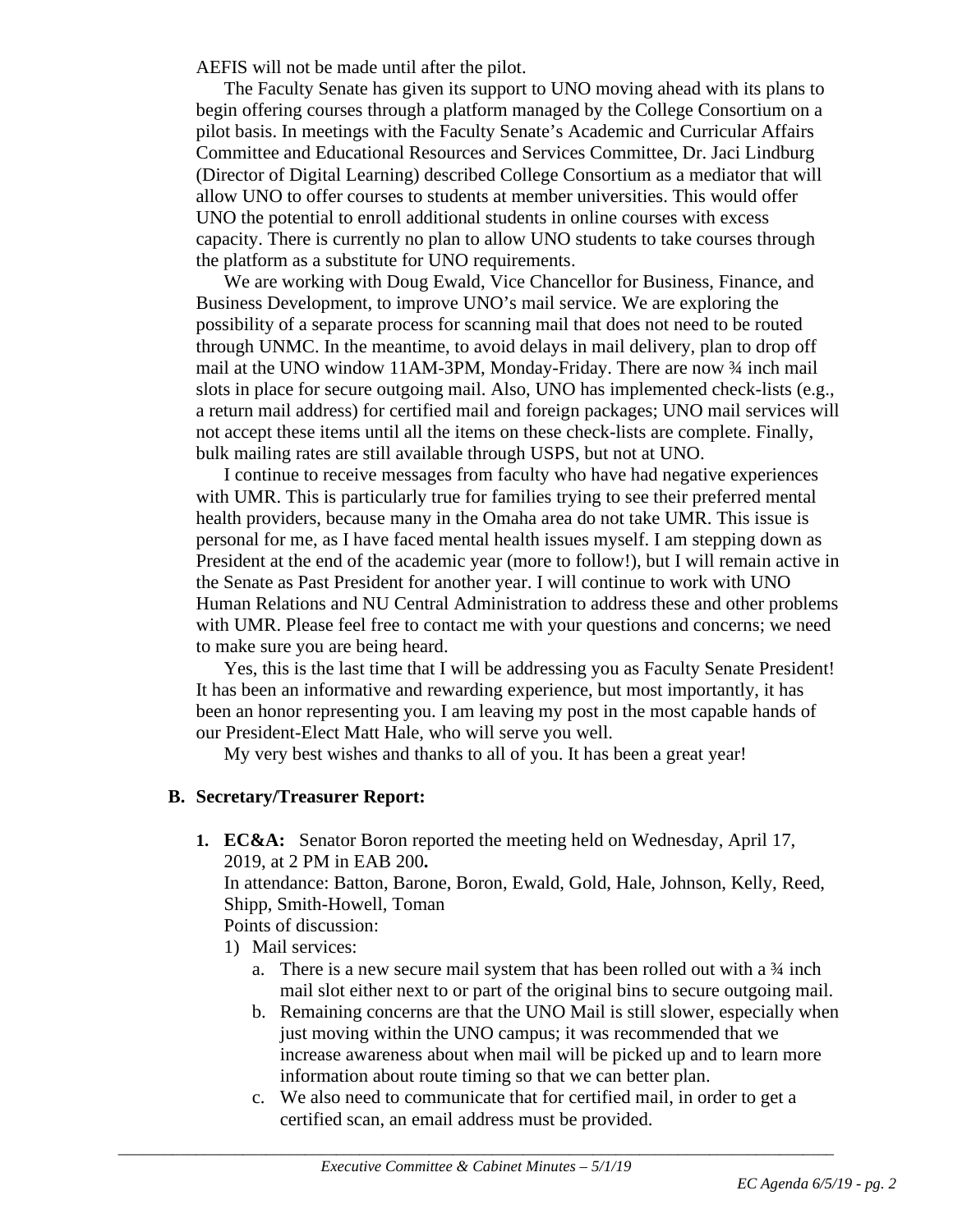- d. Bulk mailing rates are still available through USPS, simply not at UNO/UNMC.
- e. For foreign destinations, there has been some problems with missing information; it was suggested that a checklist should be developed and this should be managed at a centralized location.
- f. It was recommended that there is a separate process specifically for test scanning so that this mail does NOT need to be routed through UNMC, or if it is, that it is done in an expedited way. A separate mailbox or folder or an alternate pick-up location was suggested.
- g. The blue bag system is still the same as it always has been (between the NU system campuses), thus there should not be any changes.
- h. Surplus can be viewed/managed through those that have access to e-shop; most administrative assistants have this access.
- i. The mail window at UNO operates 11 AM 3 PM Monday Friday.
- 2) College Consortium:
	- a. It was recommended that Jaci Lindberg be invited to the September EC&A meeting to discuss feedback from faculty members who taught courses with students from the consortium enrolled during summer 2019.
- 3) Block memberships for the Wellness Center have been a success with 84 adopting this option; hopefully this will continue in future semesters.

| Res.<br>#                | Date<br><b>Senate</b><br><b>Passed</b> | Title              | Admin<br>Accept | <b>Sent for</b><br><b>Senate</b><br>Action | Denied/<br>Deferred/<br>In<br><b>Progress</b> | <b>Final Action/Resolved</b>                                                                                                    |  |  |
|--------------------------|----------------------------------------|--------------------|-----------------|--------------------------------------------|-----------------------------------------------|---------------------------------------------------------------------------------------------------------------------------------|--|--|
| 4369                     | 4/10/19                                | College Consortium | 4/15/19         |                                            |                                               | Thanks for a thorough evaluation of the<br>pilot program with the College Consortium<br>and endorse this proposal as specified. |  |  |
| <b>TO BE FOLLOWED UP</b> |                                        |                    |                 |                                            |                                               |                                                                                                                                 |  |  |
|                          |                                        |                    |                 |                                            |                                               |                                                                                                                                 |  |  |
| <b>CARRIED FORWARD</b>   |                                        |                    |                 |                                            |                                               |                                                                                                                                 |  |  |
|                          |                                        |                    |                 |                                            |                                               |                                                                                                                                 |  |  |

**2018-2019 Resolution Action Table (Action Pending and Current Resolutions)**

**2. Treasurer's Report:** The April 2019 Budget Report was given.

#### **IV. Standing Committee Reports**

**A. Committee on Academic and Curricular Affairs:** Senator Kealey was unable to attend the EC&C meeting. He wrote ttere was no April meeting, as there was no quorum**.**

# **PENDING:**

#### **1. Plagiarism**

Senator Qureshi asked if anyone knew of any institutional support in keeping track of student plagiarism cases. Phil Covington, AVC for Student Success, was mentioned. Plagiarism was also noted in the recent Academic Integrity Policy. *(9/12/18: This was assigned to the Academic & Curricular Affairs Committee.)* 

We are still awaiting data and or policy information from Dr. Regina Toman related to grade changes. We have reached out to Dr. Phil Covington on the administrative implementation of the policy.

**2. Student Evaluation Responses**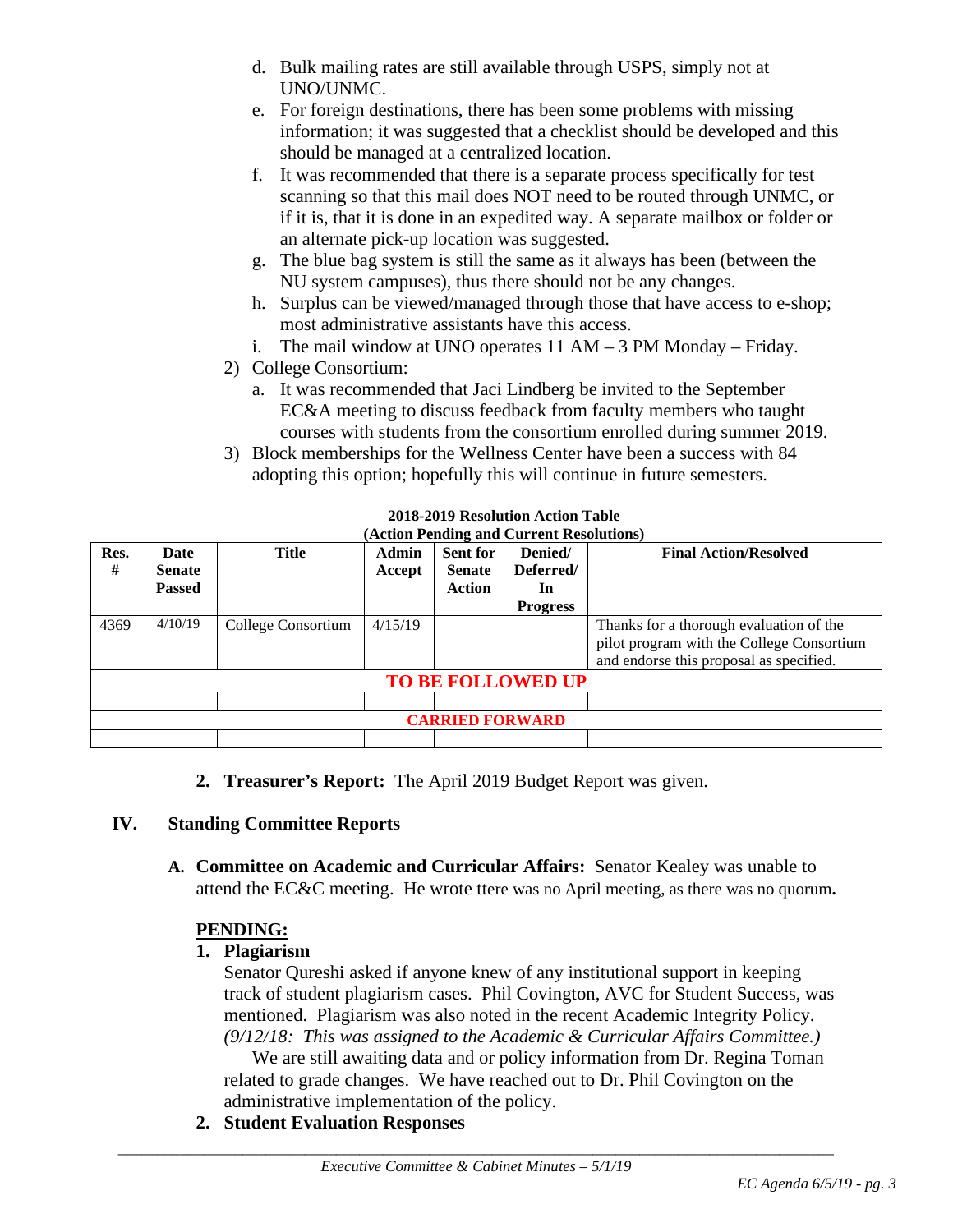Since student evaluation of instruction moved from paper forms done in class to on-line, the response rate has been so low the data may not be a valid indication of what the form purports to determine. In some cases the response rate itself has been improperly used in faculty evaluation; especially small sections may use no evaluation. The form itself may be part of the problem, relating to those who submit it as customers rather than learners.

Senator Huq would like to see Evaluation response increased. Hank Robinson will speak to the Professional Development Committee and there will be more to report then. Some questions are: What are the evaluations being used for? Is it cost effective? What information do students have about the evaluations? *(On 10/10/18: The task of consideration of the current student evaluation was accepted by the A&CA Committee.)*

We had some discussion of this issue as well as the data we are waiting on with respect to how students view the timeliness of feedback. The committee was provided with the relevant section from the Board of Regents Bylaws (5.1.2):

Students can contribute significantly to the evaluation of instruction. The faculty has the obligation to solicit students' evaluation of their educational efforts and to make changes in accordance with their best judgment. To assist the faculty in the task of providing the best possible education, students should express their reactions and opinions about the character and relevancy of the instruction to the department or college involved. Each college or school should establish a standing procedure through which student evaluations can be expressed.

We discussed the efforts led by Steve Bullock that led to the revamp of the SET form a number of years ago. The committee shared their own experiences from their colleges where it appears that they have some latitude with respect to defining the form of the evaluation process but there was also an acknowledgment that this was a herculean task and that might explain why there has been little activity yet with respect to making changes.

The committee also discussed that it does at times feel as if the response rates are used as one of the dimensions of faculty evaluation. Anecdotes were shared about individual experiences and frustration.

#### **3. Proposals that come before us seeking an endorsement:**

12/12/18: The committee had some discussion about our specific role with respect to the proposals that come before us seeking an endorsement from our committee and the Faculty Senate. Clearly these proposals already have the support of the faculty behind the proposals and the campus leaders in their chainof-command. By the time they have reached the committee they have been scrutinized by multiple levels of approval. Some wondered the consequence of voting against or delaying the approval until issues raised by the committee have been addressed. Some members of the committee observed that we need to presume that our colleagues and their leadership have made the best set of choices with respect to the proposals and thus our advisory role is to provide constructive feedback and/or highlight issues we believe may be raised by other stakeholders and suggest these be considered before the proposal moves through the approval process.. At least one member of the committee wondered if that were the case is there any substantive value to this process. This is important because our purpose determines our effort. If we are to scrutinize these with a neutral position and make an independent/ separate determination of their worth we would invest significantly more time than if our role is advisory only.

**4. A policy to clearly establish the rights of students to seek accommodation**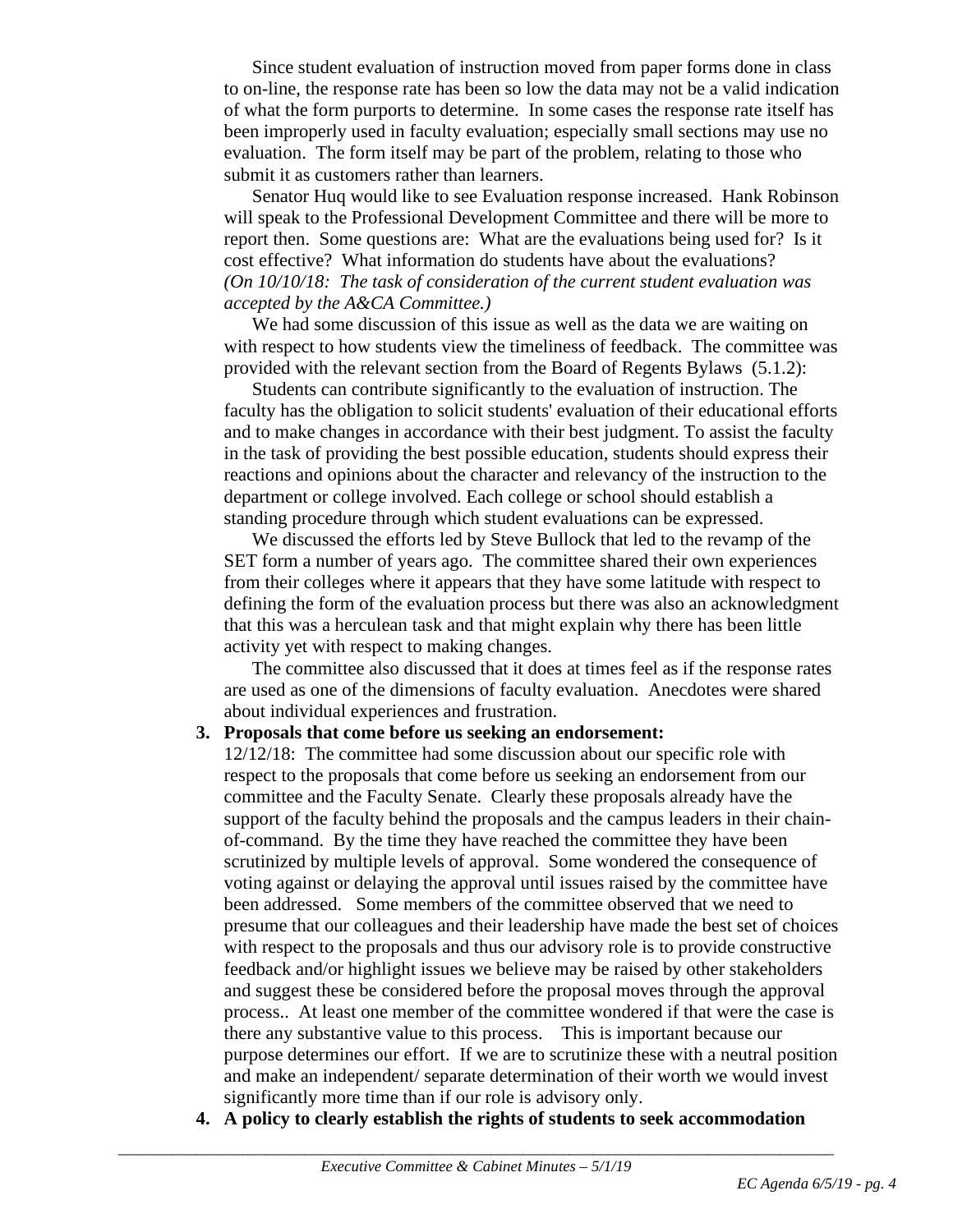#### **around class activities (assignments, attendance and examinations) that are scheduled and conflict with important religious observations:**

We had some discussion of the need for a policy to clearly establish the rights of students to seek accommodation around class activities (assignments, attendance and examinations) that are scheduled and conflict with important religious observations. There is still some uncertainty with regards to the need for this but the committee agreed that Burch Kealey will continue to review policies used by other universities and take up the discussion again at our January meeting. *(2/27/19)*There was not been any action on this item.

**B. Committee on Educational Resources & Services:** Senator Schoenbeck reported the committee did not meet**.**

Senator Marlina Davidson was in contact with the NU Foundation regarding the reestablishment of the Paul Beck Memorial Scholarship within the NU Foundation. Senator Davidson reported:

When the Alumni Association merged with the NU Foundation the legal team went through and audited the funds (using multiple criteria). It was decided by the legal team that the Paul Beck scholarship would stay as a free standing scholarship at University and not roll it over to the NU Foundation.

At this time, the legal team has indicated that they have no intention of doing another audit and/or moving any of these funds (including the Paul Beck scholarship) to the NU Foundation.

After speaking with UNO Accounting, who presently holds the scholarship, there is very little we can do (and difficult) to accept credit card donations, direct deposit, etc. The ER&S committee recommends that Faculty Senate continue to "pass the hat" and take donations during one of the monthly meetings to facilitate additional funds.

#### **PENDING:**

- **1. Payroll Deduction for Paul Beck Scholarship** (2/7/18) (3/7/18): a response from Debra Wilcox (UNO Controllers Office) regarding the possibility that faculty could submit a payroll deduction that would serve as a monthly gift to the Beck scholarship fund. Senator Marlina Davidson has agreed to follow-up. *(Resolved at 5/1/19 EC&C meeting.)*
- **2. Mail Services Now Under UNMC:** Senator Kelly reported that the UNO and UNMC mailrooms have been combined at the UNMC mailroom. Mail delivery is now only once a day. The UNO mailroom window is only open from 11 a.m. to 3 p.m.

*(12/12/18: This item was sent to the ER&S Committee.) (2/6/19: EC&C also sent this to EC&A agenda.) (Resolved at 5/1/19 EC&C meeting.)*

**C. Committee on Faculty Personnel & Welfare:** Senator Huq reported the Committee is trying to schedule meetings with two administration officials, we tried to schedule them on April 24. Unfortunately, because of schedule conflicts they could not give us the time. The meeting was cancelled because of that. We have scheduled our meeting with them on August 28, our first meeting in the next academic year**.**

#### **PENDING:**

**1. Faculty/Staff Safety Processes.** *10/2017 cont.:* Dr. Gina Toman has been named Faculty Human Resources Officer and Assistant to the Senior Vice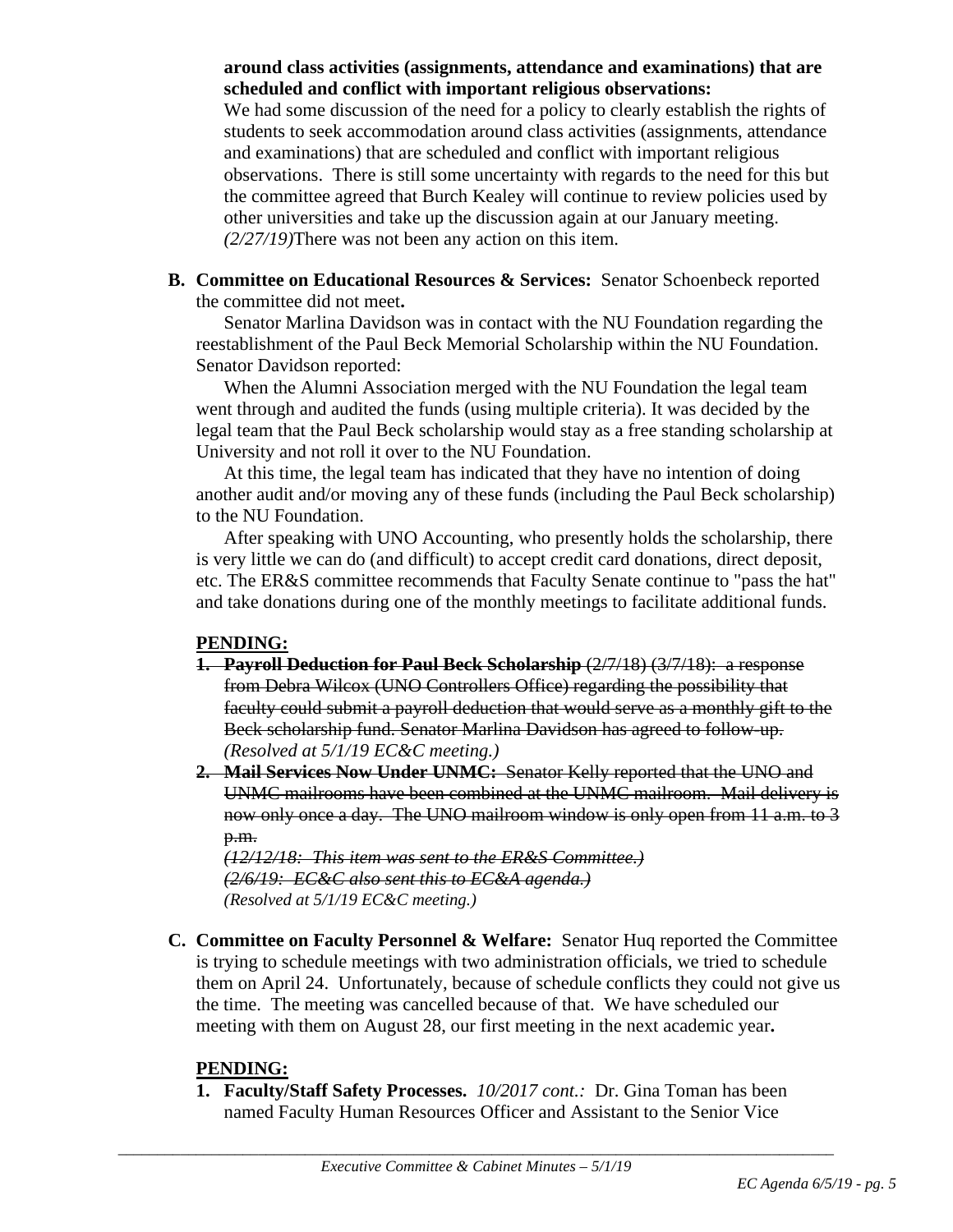Chancellor. She begins her new role on October 11**.**

We are interested in the administration developing a website similar to the Student Safety Website.

Note: We felt that the following site makes a good model:

http://academicpersonnel.unc.edu/faculty-policies-procedures-guidelines/ We expect Gina Toman will be help us address the request that there be a

flow-chart that will help faculty understand and negotiate the many resources that are available: Ombudsperson, EAP person, counseling, BRT, etc. What information is confidential, etc. This "flowchart" may manifest itself in the form of the website mentioned above.

*(3/4/18 Info: Academic Affairs is doing a big website development.)*

# **2. Accessibility to Classroom IT Equipment**

*(3/7/18):* EC&C sent this item was to the ER&S Committee**.**  *(8/15/18: ER&S moved to have this item sent to FP&W as this seems to be ergonomics.)* 

*(11/7/18: EC&C more fully defined this item to how to direct our future efforts in trying to understand the design process for all Colleges and how faculty can be involved in this process. Are ADA directives followed, etc.?) (4/3/19: EC&C agreed this was not a personal issue, but a Resource Issue, such* 

*as computer control/access areas in some classrooms are too low for all to access.)*

*(4/3/19: EC&C said this was more a resource issue, not a personal issue.)* 

## **D. Committee on Goals and Directions:** Senator Bereitschaft

The Committee met April 25, 2019.

Present: Senators Bereitschaft, Stacy, Arbelaez, Tisko

Absent/Excused: Senators Logsdon, Sharif-Kashani

The committee met with Bing Chen (College of Engineering) and John Amend and Larry Morgan from UNO facilities. Dr. Chen shared with the group initial findings from his UNO solar study. He and his students estimate that UNO buildings could support somewhere between 2,000-3,000 solar collectors with the library and H&K the most productive sites. The planned Mammel Hall addition is also likely to support significant solar production. Dr. Chen is also looking into potential groundbased arrays to facilitate more accessible research and education opportunities. A conservative cost estimate is around \$6 million. The committee will contact the Nebraska Environmental Trust (NET) to get a sense of what the scope of their funding might be for such a project. Senators Stacy and Bereitschaft aim to complete a grant proposal to NET by early Fall 2019. UNO facilities will be considering options in consultation with Dr. Chen, the G&D committee, and facilities leadership at UNMC.

#### **PENDING:**

#### **1. Solar Panels at UNO**

Bringing solar energy infrastructure (particularly solar panels and EV charging stations) to the UNO campus and potential funding sources and partnerships. *(10/3/18: EC&C was told Senator Richard Stacy would take the point on this.) (5/1/19 Dr. Chen and his students will be submitting their report at the end of May 2019. Senator Bereitschaft and Senator Stacy will be working on the grant proposal this summer.)*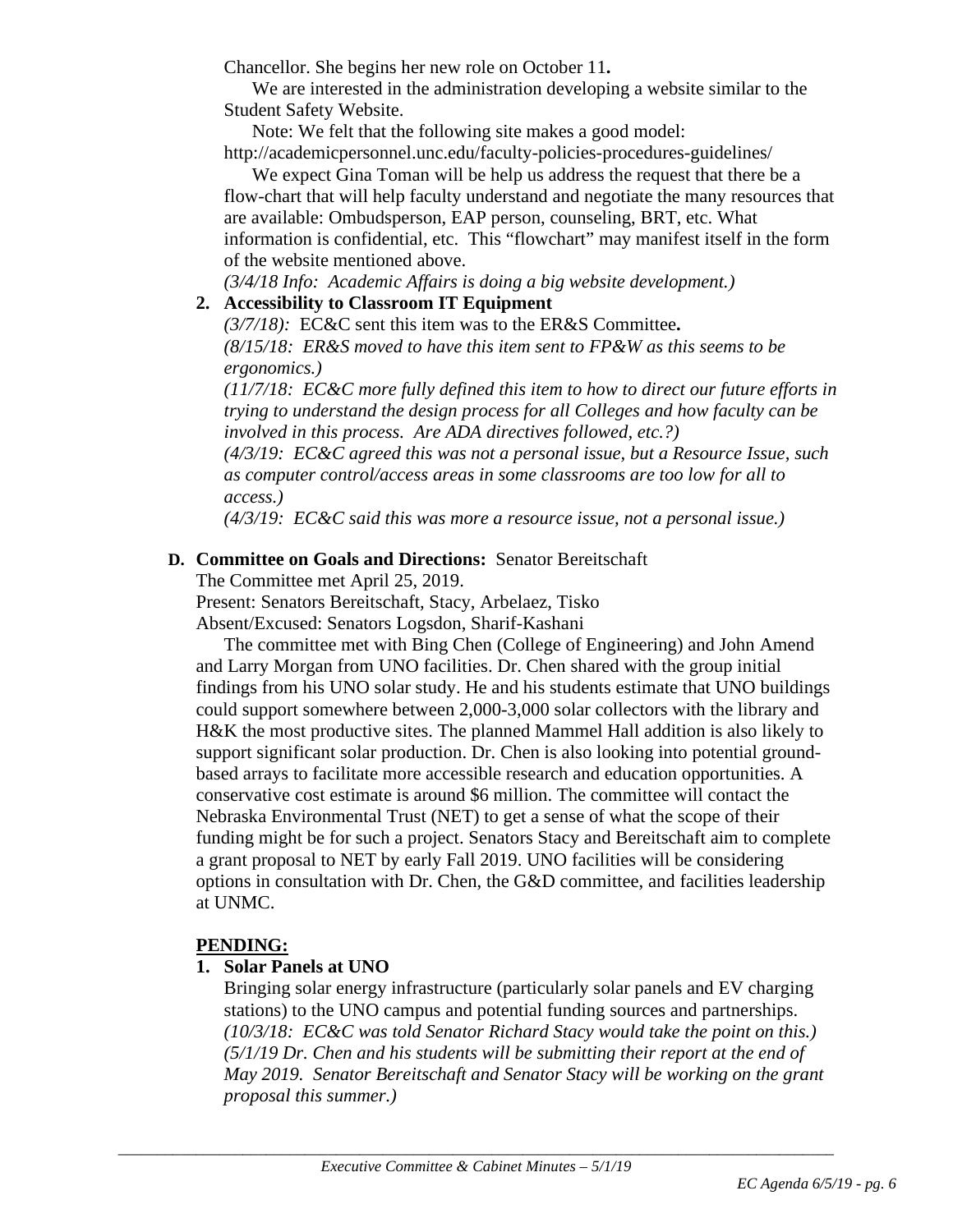**E. Professional Development:** Senator Boron reported the Committee met on Wednesday, April 24, 2019 at 2 PM**.**

In attendance: Senators Boron, Cast-Brede, Cooper DeSanti, Podariu, Winter Absent: Senator Winter

Our discussion focused on providing suggestions for our resources for retiring faculty.

Over the course of this academic year we've met with retired/retiring faculty, as well as faculty and staff that support faculty during the transition to retirement. We would like to offer recommendations for a website to be housed somewhere in Human Resources that will provide information on retirement. To date, we found various links on the UNO website, including the following UNO link:<https://www.unomaha.edu/campus-policies/resignation-and-retirement.pdf>

There was also a UNO link [\(https://www.unomaha.edu/human-resources/current](https://www.unomaha.edu/human-resources/current-employees/index.php)[employees/index.php\)](https://www.unomaha.edu/human-resources/current-employees/index.php) that led to this UN link: [https://nebraska.edu/faculty-and](https://nebraska.edu/faculty-and-staff/benefits/retirement/retiring-from-the-university)[staff/benefits/retirement/retiring-from-the-university](https://nebraska.edu/faculty-and-staff/benefits/retirement/retiring-from-the-university)

This latter link from the UN system may be most comprehensive in regards to what people are seeking in terms of information, but having a section on "Leaving UNO" or "Retirement" on the UNO Human Resources page that directly links to this page and another checklist might be most user friendly.

- 1. The UN system page (see UN system screen shot; [https://nebraska.edu/faculty](https://nebraska.edu/faculty-and-staff/benefits/retirement/retiring-from-the-university)[and-staff/benefits/retirement/retiring-from-the-university\)](https://nebraska.edu/faculty-and-staff/benefits/retirement/retiring-from-the-university) includes information on various benefits with rates for spouses, employee-plus-one, and dependents. There was also a question regarding tuition assistance once retired, and that information is provided: [https://nebraska.edu/faculty-and-staff/benefits/employee](https://nebraska.edu/faculty-and-staff/benefits/employee-and-dependent-scholarships.html)[and-dependent-scholarships.html](https://nebraska.edu/faculty-and-staff/benefits/employee-and-dependent-scholarships.html)
- 2. From our discussions, it was highly recommended to meet with Esther Scarpello, the manager of benefits in human resources, as early as possible to learn and understand about the health care decisions that need to be made. This could/should be done at least six months prior to retirement but could be done years beforehand. This will simply help faculty understand the various decisions that they will need to make when transitioning to retirement.
- 3. College and/or department specific criteria may exist for pursing phased retirement and/or emeritus status.
- 4. In our discussions we thought that it would also be useful to have a calendar of seminars/meetings for retirement at the beginning of each semester or academic year so that this could be placed on a website and advertised a least a month in advance of the meeting/seminar so that people could plan.

 We found a website from the UA system (see UA system screen shot) that might be a nice model:<https://hr.arizona.edu/employees-affiliates/leaving-ua>

Finally, we discussed transitioning to a new chair and vice chair for next academic year – no decisions were made. The current chair simply describe the responsibilities of the role.

# **PENDING:**

**1. Creation of an Easily Found List of What Retiring Faculty Need to Know for Retirement**

*(4/11/18: Sent to PD Committee.) (11/14/18: Planned action steps: HR will look at the creation of a list for those*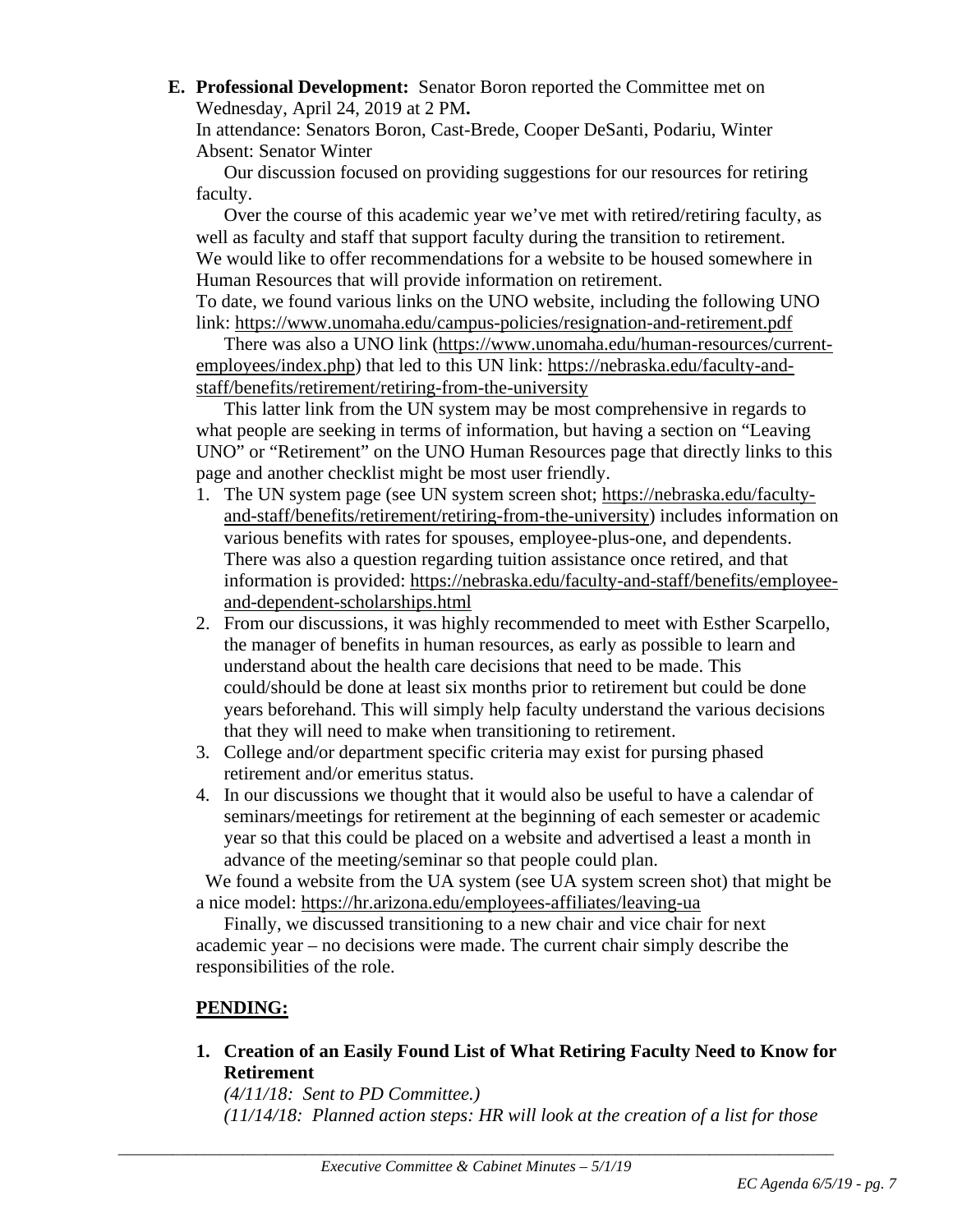*planning retirement.) (5/1/19 This will be put on the next EC&A agenda)*

**F. Committee on Rules:** Senator Peterson reported the Committee did not meet in April, but committee members have all received initial confirmation from faculty agreeing to serve on assigned committees**.**

Senator Peterson moved the following four resolutions for the Committee. They were passed by the EC&C and will be on the full Senate agenda next week.

## **1. RESOLUTION: Membership of 2019-2020 Faculty Senate Standing Committees**

BE IT RESOLVED that the following be appointed to the 2018-2019 Faculty Senate standing committees as designated:

Committee on Academic & Curricular Affairs (6) Kelly MacArthur, A&S (2020) Amanda Randall, CPACS (2020) Connie Schaffer, ED (2020) **(**Kerry-Ann Escayg, Fall 2019) Harvey Siy, IS&T (2022) Liz Wessling, CBA (2022) Bob Woody, A&S (2021)

Committee on Educational Resources & Services (6) Marlina Davidson, CFAM (2020) Jooho Lee, CPACS (2021) Mark Schoenbeck, A&S (2020) James Shaw, LIB (2022) Jeanne Surface, ED (2021) Andy Zhong, A&S (2020)

Committee on Faculty Personnel & Welfare (6) Claudia Garcia, A&S (2021) Ramon Guerra, A&S (2020) David Helm, CFAM (2022) Ziaul Huq, CBA (2021) Ramazan Kilinc, A&S (2021) Chungwook Sim, EXT (2022)

Committee on Goals & Direction (6) Chris Kelly, CPACS (2020) Charles King, A&S (2022) Cameron Logsdon, CFAM (2021) Harmon Maher A&S (2022) C. Elliot Ostler, ED (2022) Hamid Sharif-Kashani, EXT (2020)

Committee on Professional Development (6) Melissa Cast-Brede, ED (2020) Shelly Cooper, CFAM (2021)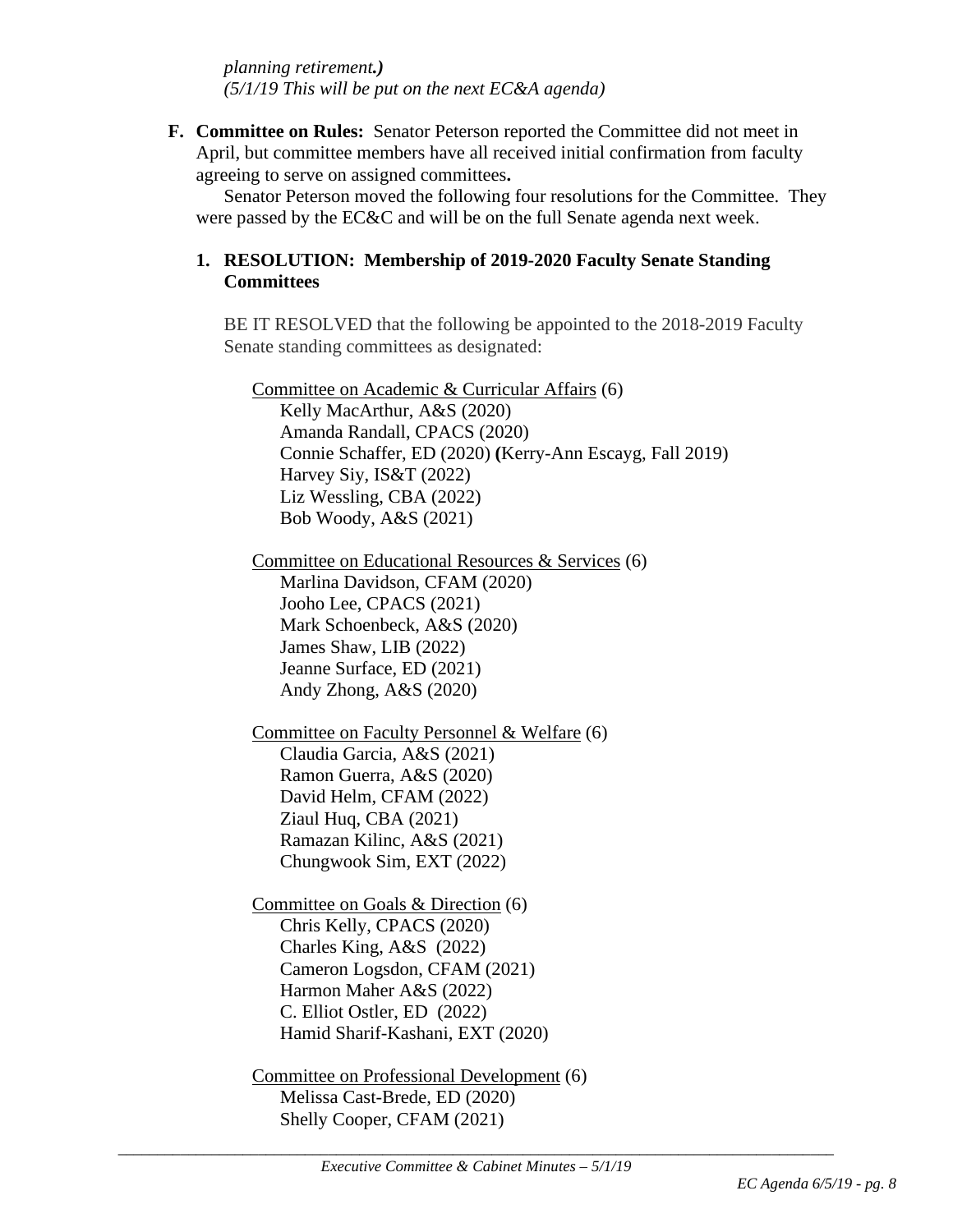Brady DeSanti, A&S (2021) Iulia Podariu, A&S (2021) Janice Rech, A&S (2022) David Volkman, CBA (2022)

Committee on Rules (6) Tej Adidam, CBA (2020) Amy Anderson, CPACS (2021) Timi Barone, A&S (2020) Derrick Nero, ED (2022) Howard Pain, CFAM (2022) Sajda Qureshi, IS&T (2021) **~~~~~~~~~~~~~~~~~~~~~~~~~~~~~~~~~~~~~~~~~~~**

# **2. RESOLUTION: Campus Committees (a-l)**

**BE IT RESOLVED, that the following be appointed to Campus Committees as** designated:

## **a. Academic Planning Council (APC)**

**BE IT RESOLVED** that the following two names go forward as the Faculty Senate's representative to the Academic Planning Council (APC) for a oneyear term from 08/01/19 through 07/31/20:

#### **b. Assessment Committee**

**BE IT RESOLVED** that the following name go forward as the Faculty Senate's representative to the Assessment Committee for a one-year term from 08/01/19 through 07/31/20, to replace Samantha Clinkinbeard, whose term will expire:

Kristin Girtin, A&S.

# **c. Campus Compliance Committee**

**BE IT RESOLVED** that the following faculty member be appointed as a faculty representative to the Campus Compliance Committee, for a three year term 8/1/19 – 7/31/22 to replace David Carter, whose term will end:

Lotfallah Najjar (IST)**.**

# **d. Chancellor's UNO Sustainability Committee**

BE IT RESOLVED, that the following name go forward as a threeyear appointment from 08/01/19 through 07/31/22, to the Chancellor's Sustainability Committee, to replace John Noble, whose term will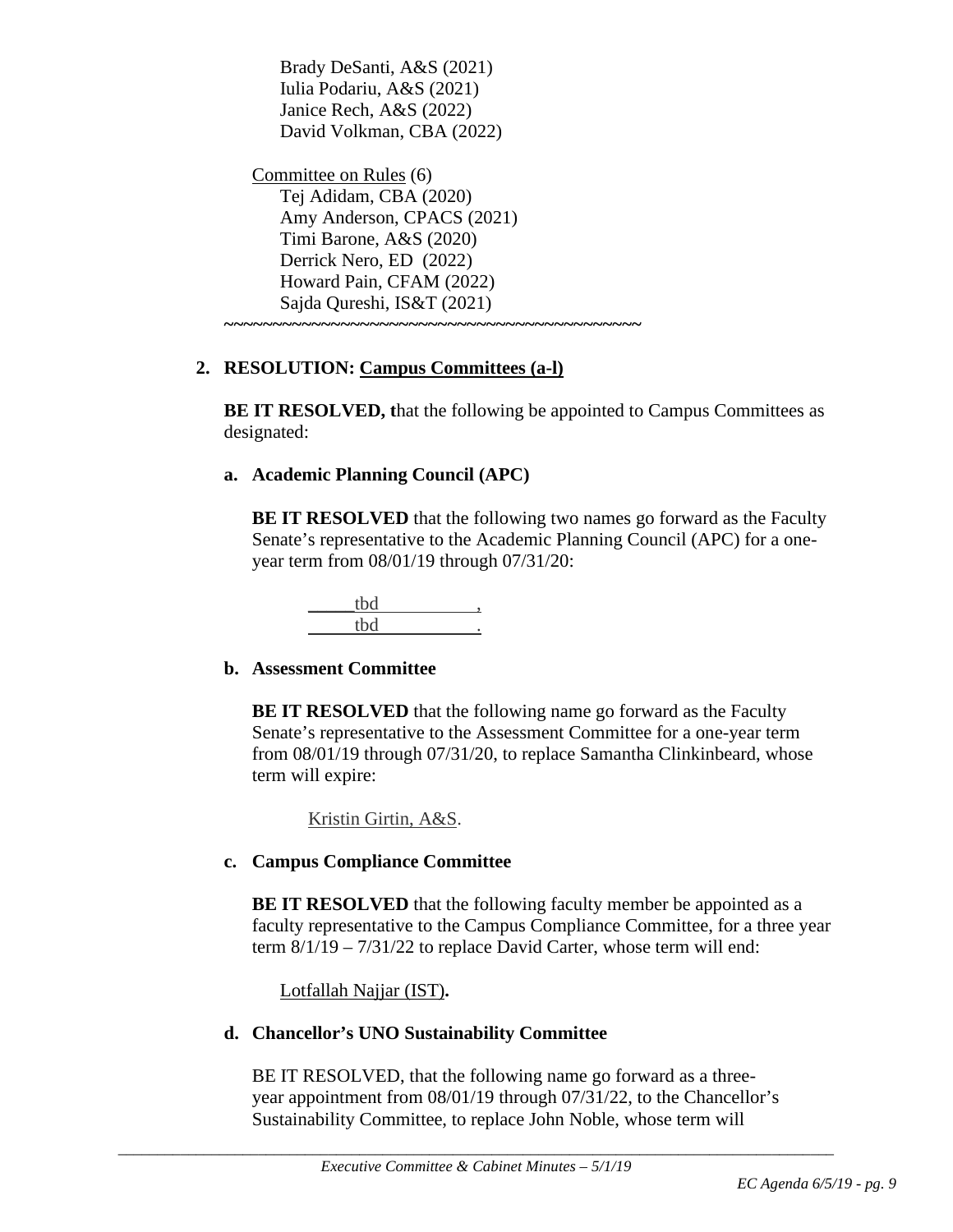expire:

Andrea Wiggins (IST).

#### **e. Education Policy Advisory Committee (EPAC)**

BE IT RESOLVED, that the following names go forward as three-year appointments, from 08/01/19, through 07/31/22, to the Education Policy & Advisory Committee (EPAC) to replace Patricia Meglich (BA) and Ann Luther (ED), whose terms will be ending 7/31/17:

John Erickson, (BA) (to replace Patricia Meglich); and Miriam Kuhn, (ED) (to replace Ann Luther).

## **f. Judicial Committee**

BE IT RESOLVED, that the following names go forward as three-year appointments, from 08/01/19 through 07/31/22, to the pool of names for the Judicial Committee:

Arvind Agraval, (to replace Kate Dempsey); Shannon Cummins, (to replace Christopher Goodman); Tara Richards, (to replace Michael Matthews); Seth Shafer, (to replace Amanda Randall).

#### **g. Parking Appeals Committee**

**BE IT RESOLVED** that the following name go forward as a two-year appointment, from 08/01/19 through 07/31/22, on the Parking Appeals Committee:

Monica Maher, LIB (to replace Marshall Prisbell)

And the following name go forward to complete the term of Yumi Ohira  $(7/31/18 - 8/1/20)$ , who will be leaving the university:

Bobby Vasquez, A&S (to complete Yumi Ohira's term to 8/1/20).

# **h. Professorship Committee**

BE IT RESOLVED, that the following two faculty members serve on the Named Professorship Review Committee (Kiewit, Kayser, and Isaacson Professorships) from 08/01/19, through 7/31/20. (The Administration will select one additional member of this committee.)

Galene Armstrong, (PACS), (to replace Tej Adidam); Rex Cammack, (A&S) (to replace Adam Rosen).

# **i. Student Publications Board, Position B**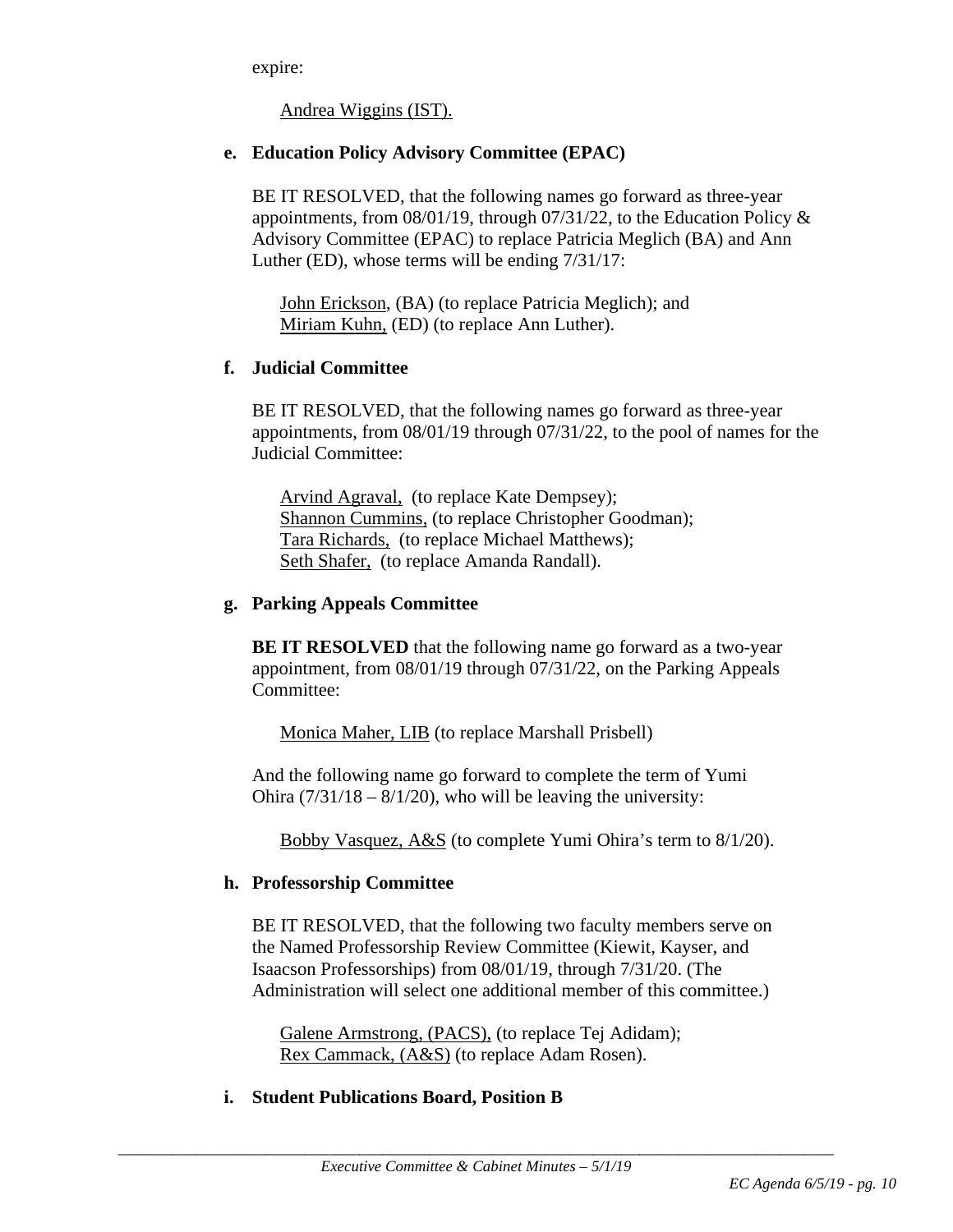BE IT RESOLVED that the following names constitute the Faculty Senate approved list of nominees to the Student Publications Board, Position B, to replace Hugh Reilly, from which the Chancellor is to select one for a threeyear appointment from 01/01/19 through 12/31/22 as specified in the By-Laws of the Board of Regents:

Hugh Reilly (CFAM) Melodae Morris (CFAM).

#### **j. Strategic Planning Steering Committee**

BE IT RESOLVED, that one of the 2019-2020 Senators will be appointed to the Strategic Planning Steering Committee for a one-year term from 05/8/19, through 05/9/20, to replace Richard Stacy, whose term has expired:

\_\_\_Chris Kelly (to replace Richard Stacy).

#### **k. Transportation Advisory Committee**

BE IT RESOLVED, that the following name go forward as a threeyear appointment from 08/01/19 through 07/31/22, to replace a member whose term is expiring, on the Parking Advisory Committee:

John Noble (ED), (to replace Ana Carballal).

#### **l. Tuition Remission Task Force**

BE IT RESOLVED that the following name go forward to serve a one-year term, 08/01/19 through 07/31//20, on the Tuition Remission Task Force:

Sarah Osborn (A&S) (to replace Kenneth Dick).

**~~~~~~~~~~~~~~~~~~~~~~~~~~~~~~~~~~~~~~~~~~~**

# **3. RESOLUTION**: **University Committees (a-h**)

**BE IT RESOLVED** that the following be appointed to University Committees as designated:

#### **a. University Council on Distance Education**

BE IT RESOLVED that the following name go forward as one three-year appointment from 08/01/19, through 07/31/22, to the University Council on Distance Education:

Steven Schulz (to replace Melissa Cast-Brede).

#### **b. Excellence in Teaching Award, University Committee on**

BE IT RESOLVED, that the following faculty members be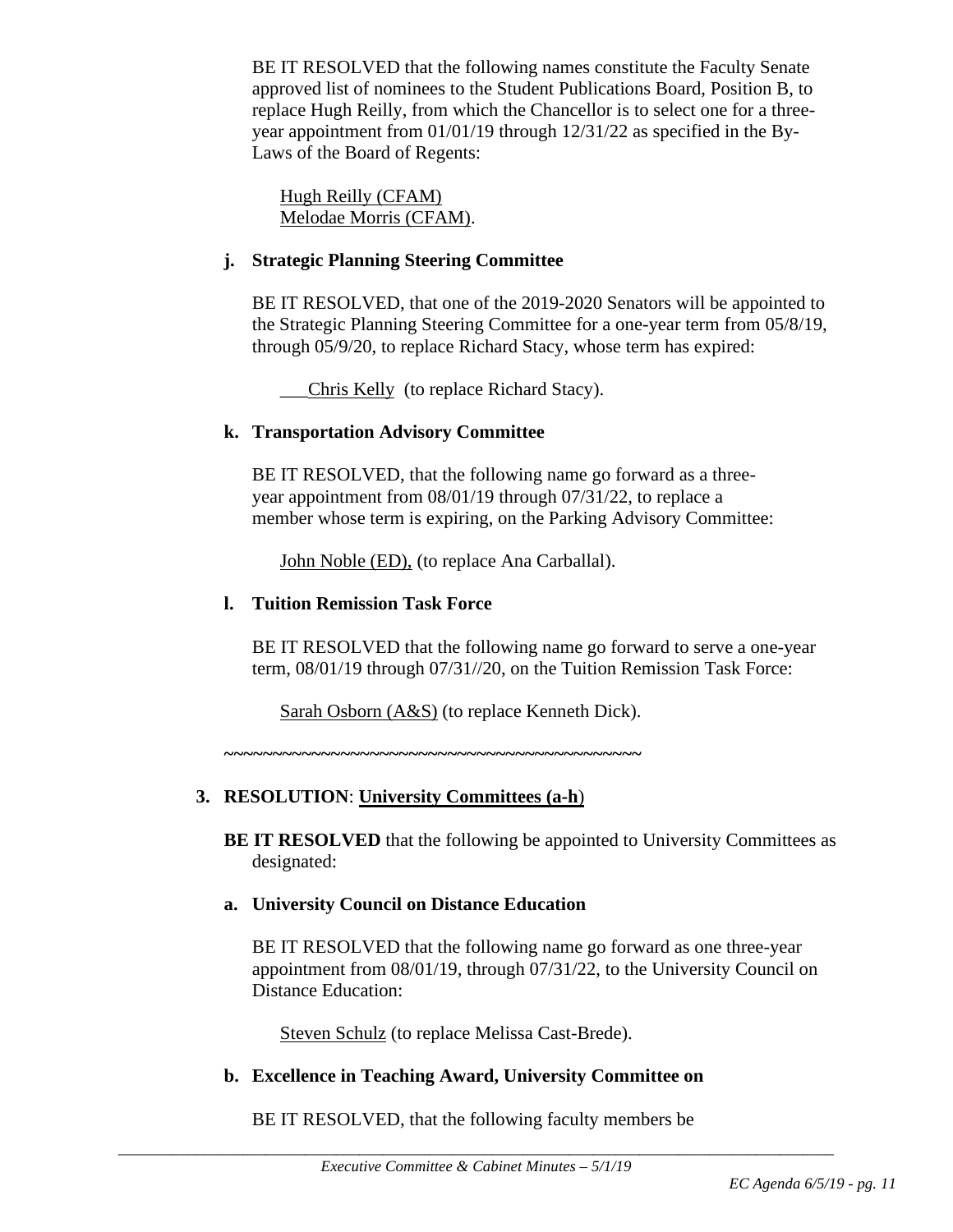recommended for service as three-year appointments, from 08/01/19, through 07/31/22, on the University Committee on Excellence in Teaching. (Of the committee, two members should be recipients of the award and one member should be "first year faculty member holding a Ph.D.") These members will serve staggered terms, and their replacements will be appointed to serve terms that would balance term endings, except for the first year faculty member, who serves one year (08/01/19-07/31/20):

Aja Pelster, ED (to replace David Carter) Teresa Kulig, PACS (to replace Imafedia Okhamafe).

AND

Anne Karabon, ED, Pre-Tenure Faculty Member At-Large (to be reappointed) (term: 08/01/18 - 07/31/19).

#### **c. University Committee on Facilities Planning**

BE IT RESOLVED, that the following name go forward as a threeyear appointment from 08/01/19, through 07/31/22, to the University Committee on Facilities Planning, to replace Brett Kyle, whose term has ended:

Lowell Bailey, PACS.

# **d. University Committee on Library & Learning Resources**

BE IT RESOLVED, that the following names go forward as three-year appointments from 08/01/19, through 07/31/22, to the University Committee on Library and Learning Resources, to replace those completing their terms:

Lisette Aliaga-Linares, (to replace Shari DeVeney); Charles Johanningsmeier, (to replaceAdrian Duran).

# **e. University Committee on Student Affairs**

BE IT RESOLVED: that the following name goes forward as a three year appointment, from 08/01/19 through 07/31/22, on the on the University Committee on Student Affairs, to replace member who is completing her term:

Phillipe Malcolm, ED, to replace Victoria Lentfer.

# **f. University Committee on Technology Resources, Services and Planning**

BE IT RESOLVED, that the following three names go forward to the University Committee on Technology Resources, Services and Planning, to replace members who are completing their terms, as three-year appointments from 08/01/19 through 07/31/22: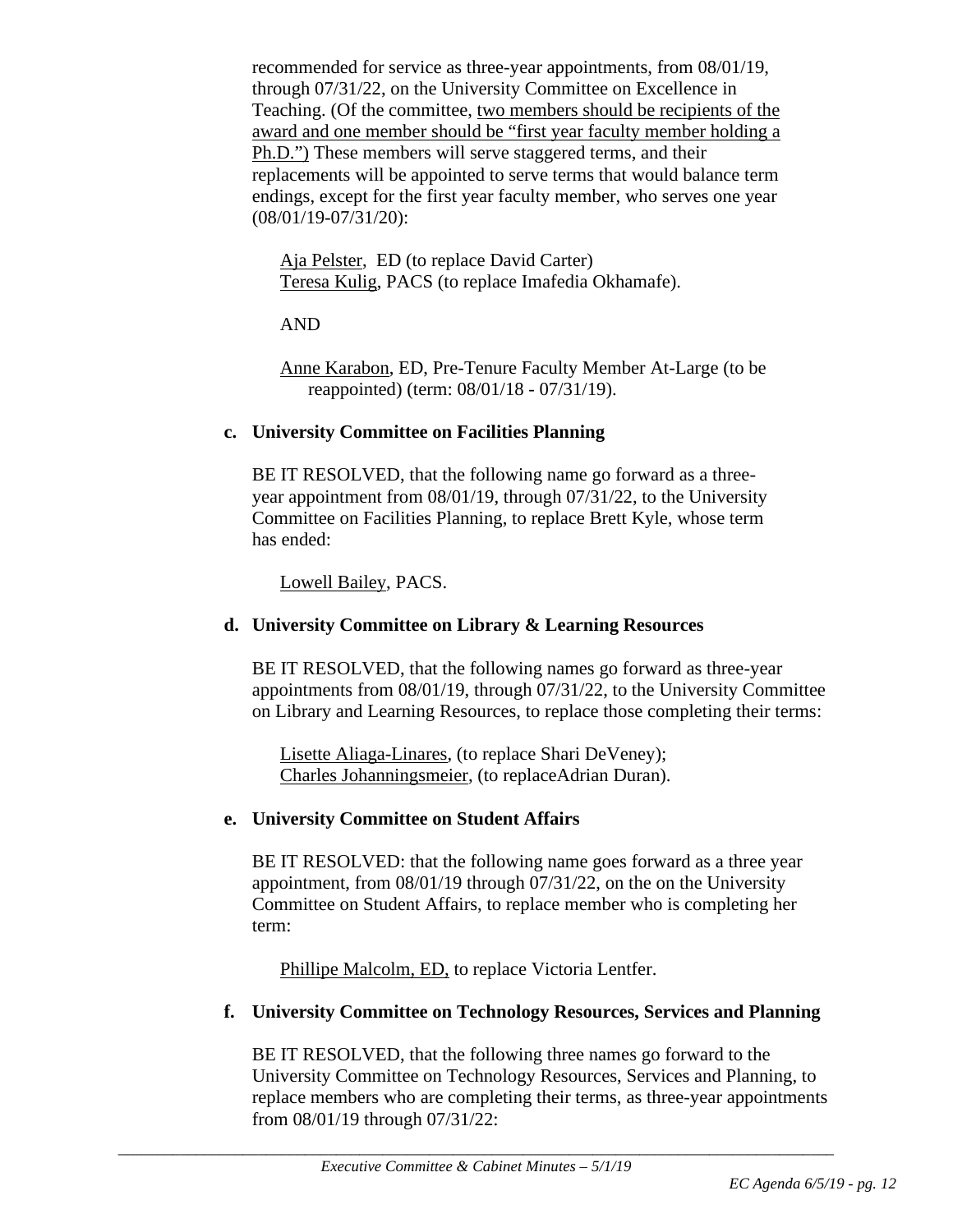Gregory Morin (BA), (to replace Amy Schindler); Rui Zhao (IST), (to replace Angelika Walker); Jason Heppler (LIB), (to replace Rui Zhao).

#### **g. University Committee for the Advancement of Teaching (UCAT)**

BE IT RESOLVED, that the following names go forward as three-year appointments, for members completing their terms, from 07/1/19 through 06/30/22 to the University Committee for the Advancement of Teaching (UCAT):

Zachary Suriano, A&S, Natural Sciences (to replace Brian McKevitt); Matthew Brooks, CFAM (to replace Jack Zerbe).

## **h. University Committee on Research & Creative Activity (UCRCA)**

BE IT RESOLVED that the following names go forward as three year appointments, from 08/1/19 through 07/31/22, to replace members who are completing their terms on the UCRCA (University Committee on Research & Creative Activity):

Andrew Miller, A&S, Natural Science (to replace Beth Chalecki); Christine Beard, CFAM (to replace Kristin Taylor); Matthew Hesch, ED (to replace Michelle Friend).

**~~~~~~~~~~~~~~~~~~~~~~~~~~~~~~~~~~~~~~~~~~~**

# **4. RESOLUTION: Faculty Senate Presidential Appointments (a-e)**

BE IT RESOLVED that the Faculty Senate President appoints the following as designated:

#### **a. AAUP Executive Committee (American Assoc. of University Professors**)

BE IT RESOLVED, that the Faculty Senate President appoints the following **senator**, who is also an AAUP member, as the senate representative for a one year appointment from 05/9/19, through 05/8/20, to the UNO Chapter of AAUP, to replace Kelly MacArthur, whose term has expired:

Kelly MacArthur (reappointed).

#### **b. Academic Freedom Coalition of Nebraska (AFCON)**

BE IT RESOLVED, that the Faculty Senate President appoints the following to be the Senate representative for a one year appointment, through May 2020, to the Academic Freedom Coalition of Nebraska (AFCON):

tbd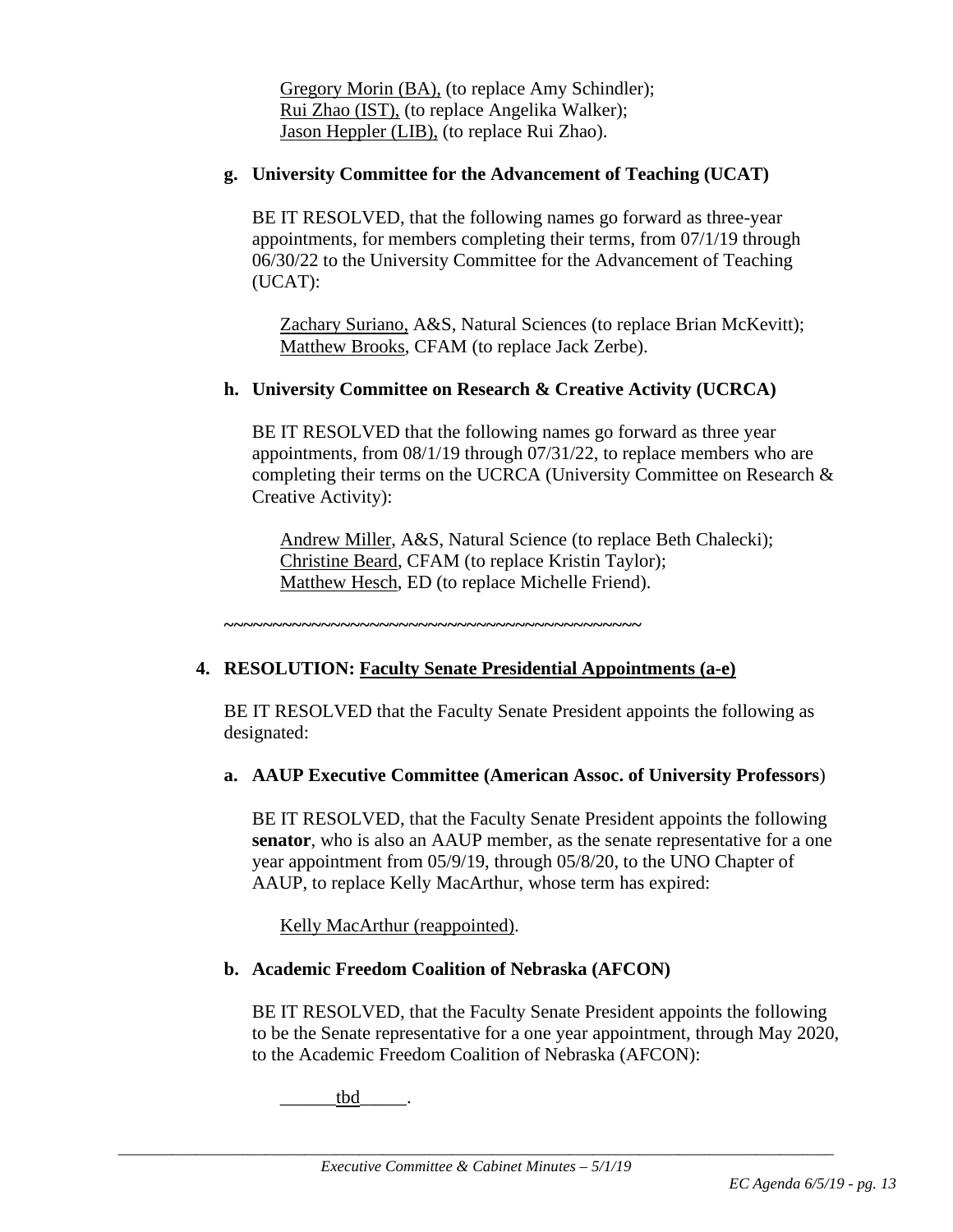#### **c. Alumni Association Board of Directors**

BE IT RESOLVED, that the Faculty Senate President appoints the following UNO alum as the senate representative for one year, 08/1/19, through 07/31/20, to the Alumni Association, Board of Directors, to replace Scott Vlasek, whose term has expired:

Scott Vlasek (reappoint).

### **d. Budget Advisory Committee (Faculty Senate Committee)**

BE IT RESOLVED, the Faculty Senate President has appointed the following faculty member to the Faculty Senate Budget Advisory Committee as a threeyear appointment, from August 1, 2019 to July 31, 2022, to replace Dale Eesley, whose term will expire:

Dale Eesley, CBA (reappoint).

#### **e. Graduate Council Liaison**

BE IT RESOLVED, that the Faculty Senate President appoints the following member of the **Graduate Council** to be the liaison between the 2019-2020 Faculty Senate and the Graduate Council for a one-year term from 8/1/19, through 7/31/20:

Phani Tej Adidam (reappoint).

**~~~~~~~~~~~~~~~~~~~~~~~~~~~~~~~~~~~~~~~~~~~**

#### **PENDING:**

#### **1. Involvement in Policies (such as IT)**

The Senate recommended that it have some involvement in policy making, as in IT Policies. They would like to investigate, engage with people who make policies, like IT, and get that information back to the Senate as quickly as possible. The policies should be technology neutral. On 2/13/19 the Senate passed this to the Rules Committee.)

#### **V. Other Faculty Senate Committees**

**A. Committee to Revise UNO Faculty Senate Constitution & Bylaws:** Senator Nash moved the following resolution for the Committee. It passed and will be on the agenda for the full Senate meeting next week**.**

# **RESOLUTION: Adoption of Revised Bylaws**

**BE IT RESOLVED** that the UNO Faculty Senate adopt the revised Bylaws, as attached.

**~~~~~~~~~~~~~~~~~~~~~~~~~~~~~~~~~~~~~~~~~~~**